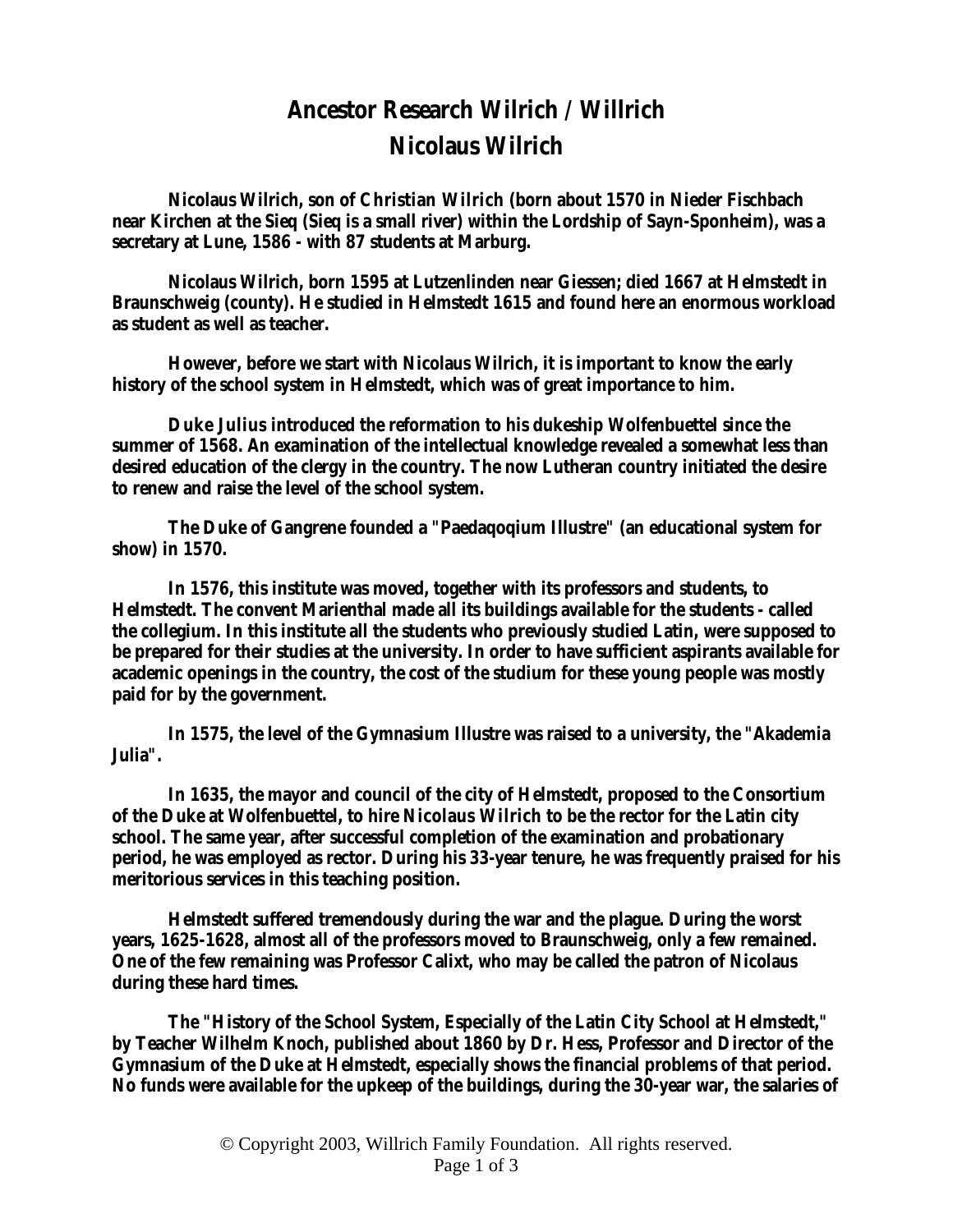## **Ancestor Research - Nicolaus Wilrich,** *continued*

**the colleagues were paid incomplete and infrequent, and the situation of the civil servants of the Duke, i.e. the professors, was not much better.** 

**Verbatim, it reports: Schrader (who was the General Superintendent and in that position in charge of the whole school system) reports 1650, that Nicolaus Wilrich, Rector since 1635, did not receive his full salary, and since some of the pieces of the salaries were darkened, he requested an explanation. Wilrich himself declares that during his 15 years in the position he received instead of 733 Thlr 12 Mgr (Thlr equals to the current Marks and Mgr the current Pfenning) only 405 Thlr 16 Mgr, and so, depending on the times, first 3, 5, 6 Thaler less, so that they still owed him 328 Thlr.** 

**Schrader committed himself to the improvement of the school system and, again in 1654, submitted a request to the council "to restore some of the missing income of the Rector." and urged "to pay the remainder of Rector Wilrich's salary of more than 100 Thlr for his distinguished services during many years."** 

**This shows that Nicolaus Wilrich, in spite of all the hardship of war and plagues, fulfilled his duties and acquired a good reputation and high honor.** 

**From the newspaper of the Family Association in August 1928, I cite:** 

**Public proof of this fact as well as the desire of the dignitaries to show their appreciation, is the fact that two of his sons were matriculated already as children:** 

**Balthasar was 8 years old, Johann Georg 9 years, when they were first matriculated in Helmstedt, the first one during the lifetime of his father, 3 weeks prior to his death.** 

**Linke also names - as mentioned in the newspaper of 1928 - in his "Low Saxony Family Archives" among many prominent men, Nicolaus Wilrich. The sermon composed by the Assistant Rector and the Senate of the "Academia Julia" in the Latin language (which sermon is kept for safe keeping at the State Archives at Hanover) gives a view of the growth, the work and also the family of Nicolaus Wilrich.** 

**Nicolaus Wilrich married Catharina Harding, daughter of the citizen Thomas Harding, a saddler master, and his wife Elisabeth, on April 15, 1651. The ceremony was held in the Protestant church St. Stephan at Helmstedt.** 

**The difference in age was quite large. Catharina was 19 years old, while Nicolaus was 56 years, and he had been employed as Rector at the Latin city school since 1635.** 

**He lived together with his family at the house at Markt 2, in Helmstedt, which was the house of Catharina Harding's family. They had 7 children:** 

**1. Dorothea Elisabeth, born 1652** 

- **2. Thomas, born 1654**
- **3. Marie Gertrud, born**

**4. Anna Elisabeth born 1658.** 

© Copyright 2003, Willrich Family Foundation. All rights reserved.